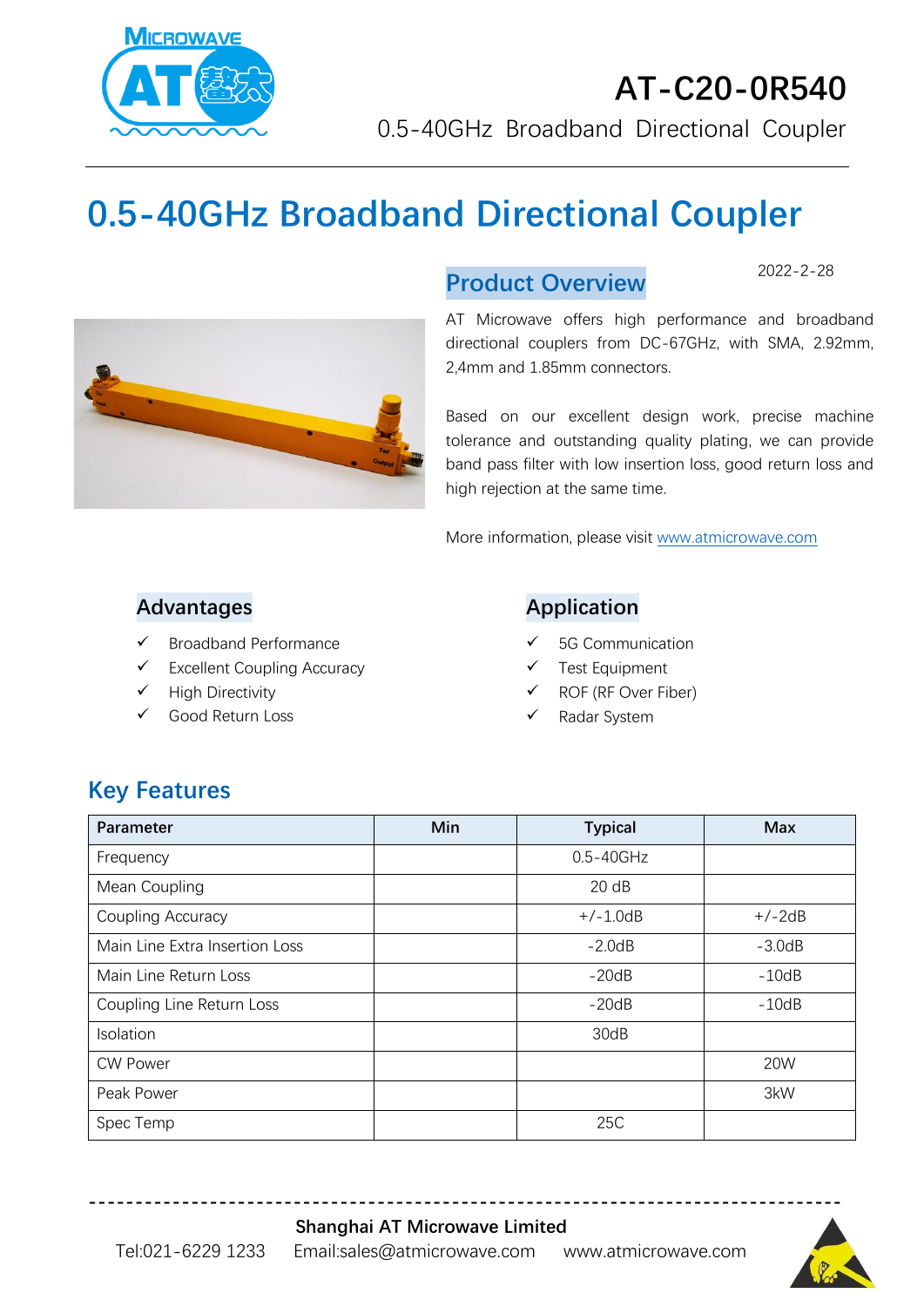

#### **Mechanical Information**

| <b>Item</b>   | <b>Description</b> |  |
|---------------|--------------------|--|
| Input Port    | 2.92mm Female      |  |
| Output Port   | 2.92mm Female      |  |
| Case Material | Aluminum           |  |
| Finish        | Painted            |  |
| Weight        | 80 <sub>q</sub>    |  |
| Size:         | See outline        |  |

#### **Absolute Maximum Ratings Table**

| <b>Parameter</b>             | Value            |
|------------------------------|------------------|
| <b>RF Input Power CW</b>     | 20W              |
| <b>Operating Temperature</b> | $-40$ to $+85C$  |
| Storage Temperature          | $-65$ to $+125C$ |

#### **Notes:**

- 1. Datasheet may be changed according to update of MMIC, Raw materials , process, and so on.
- 2. This data is only for reference, not for guaranteed specifications.
- 3. Please contact AT Microwave team to make sure you have the most current data.

### **Dimension:** (unit in mm)



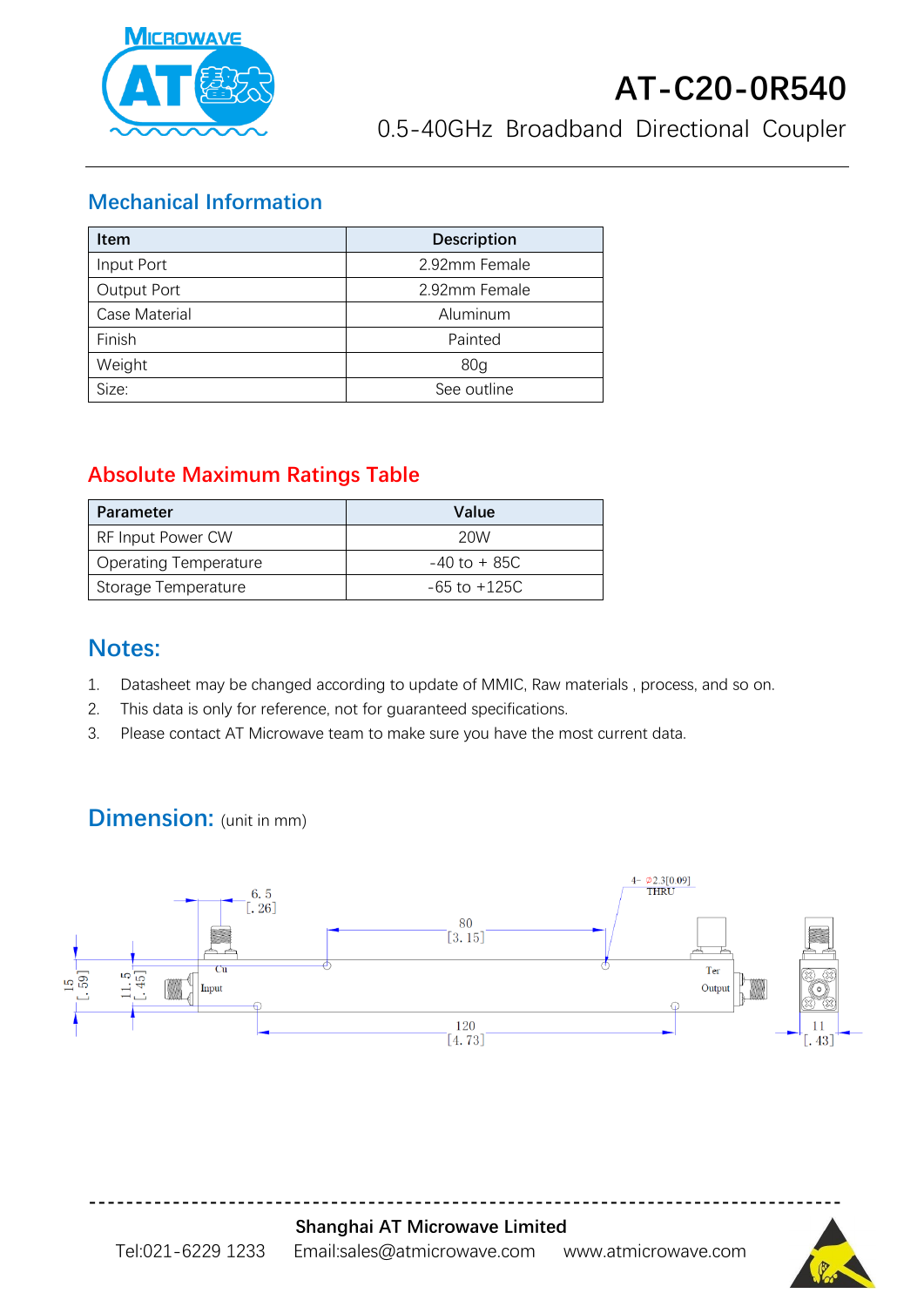

## **AT-C20-0R540**

0.5-40GHz Broadband Directional Coupler

### **Test Data**



Insertion Loss vs Frequency



Return Loss vs Frequency